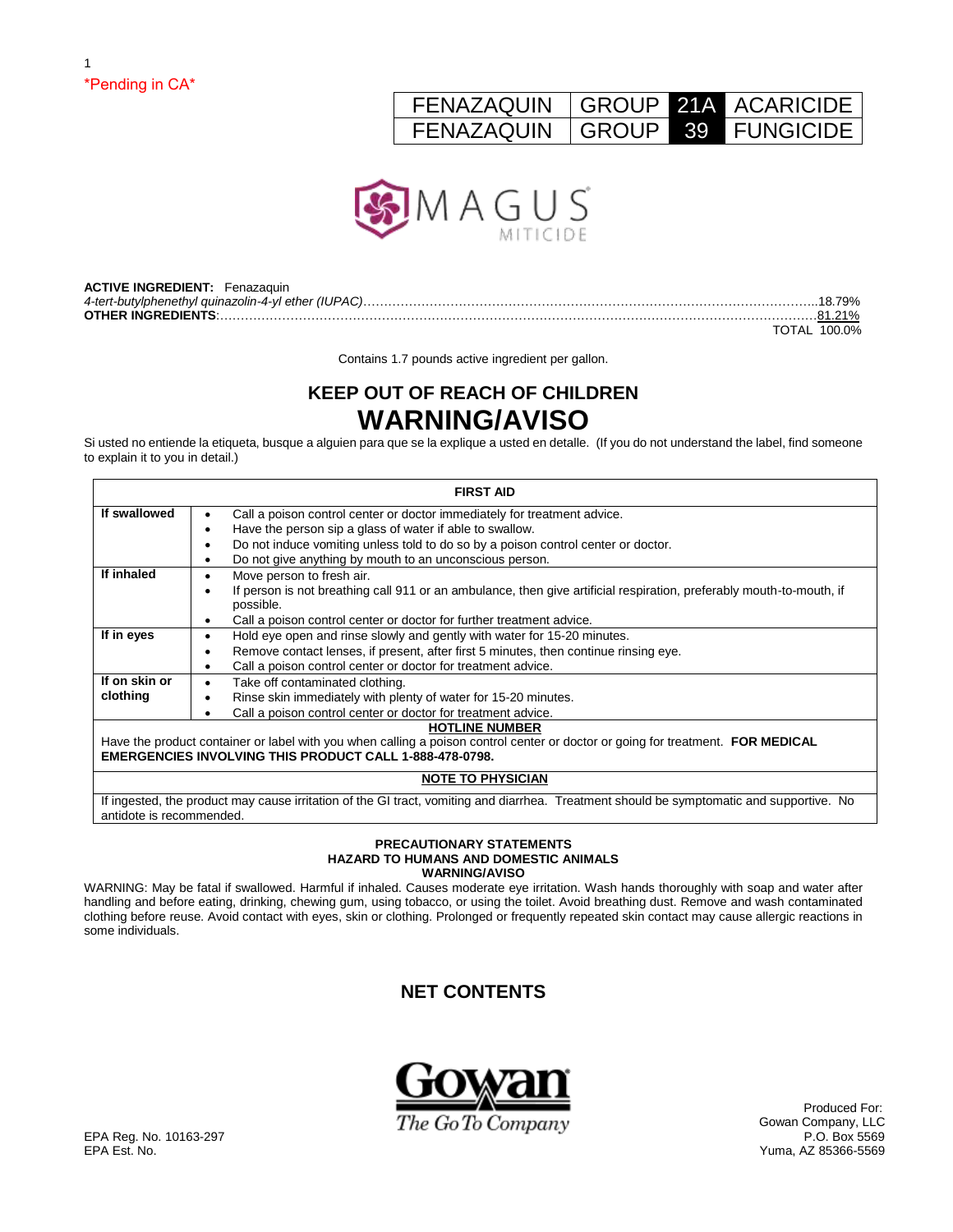#### **PERSONAL PROTECTIVE EQUIPMENT (PPE)**

#### **Applicators and other handlers must wear:**

- Long-sleeved shirt and long pants (Coveralls for mixing/loading and applying with high-pressure handwand)
- Chemical-resistant gloves made of any waterproof material
- Shoes plus socks

Discard clothing and other absorbent materials that have been drenched or heavily contaminated with this product's concentrate. Do not reuse them. Follow manufacturer's instructions for cleaning and maintaining PPE. If no such instructions for washables exist, use detergent and hot water. Keep and wash PPE separately from other laundry.

**Engineering Controls Statement:** When handlers use closed systems or enclosed cabs in a manner that meets the requirements listed in the Worker Protection Standard (WPS) for agricultural pesticides [40 CFR 170.240(d)(4-6)], the handler PPE requirements may be reduced or modified as specified in the WPS.

#### **Users should:**

#### **USER SAFETY RECOMMENDATIONS**

- Wash hands thoroughly before eating, drinking, chewing gum, using tobacco, or using the toilet.
- Remove clothing immediately if pesticide gets inside. Then wash thoroughly and put on clean clothing.
- Remove PPE immediately after handling this product. Wash the outside of gloves before removing. As soon as possible, wash thoroughly and change into clean clothing.

#### **ENVIRONMENTAL HAZARDS**

This pesticide is toxic to fish and aquatic invertebrates. Do not apply directly to water, to areas where surface water is present, or to intertidal areas below the mean high-water mark. Do not contaminate water when disposing of equipment washwaters or rinsate. Drift and runoff may be hazardous to aquatic organisms in water adjacent to treated areas.

This product is highly toxic to bees and other pollinating insects exposed to direct treatment or residues on blooming crops or weeds. **Do not apply this product or allow it to drift to blooming crops, ornamentals, or weeds if bees or other pollinating insects are visiting the treatment area.**

# **PROTECTION OF POLLINATORS APPLICATION RESTRICTIONS EXIST FOR THIS PRODUCT BECAUSE OF RISK TO BEES AND OTHER INSECT POLLINATORS. FOLLOW APPLICATION RESTRICTIONS FOUND IN THE DIRECTIONS FOR USE TO PROTECT POLLINATORS.**

#### **This product can kill bees and other insect pollinators.**

Bees and other insect pollinators will forage on plants when they flower, shed pollen, or produce nectar.

When Using This Product Take Steps To:

- o Minimize exposure of this product to bees and other insect pollinators when they are foraging on pollinator attractive plants around the application site.
- o Minimize drift of this product on to beehives or to off-site pollinator attractive habitat. Drift of this product onto beehives or off-site to pollinator attractive habitat can result in bee kills.

Information on protecting bees and other insect pollinators may be found at the Pesticide Environmental Stewardship website at: http://pesticidestewardship.org/PollinatorProtection/Pages/default.aspx.

Pesticide incidents (for example, bee kills) should immediately be reported to the state/tribal lead agency. For contact information for your state, go to: www.aapco.org/officials.html. Pesticide incidents should also be reported to the National Pesticide Information Center at: [www.npic.orst.edu\\*](http://www.npic.orst.edu/) or directly to EPA at: [beekill@epa.gov\\*](mailto:beekill@epa.gov)

#### **DIRECTIONS FOR USE**

It is a violation of federal law to use this product in a manner inconsistent with its labeling.

#### **AGRICULTURAL USE REQUIREMENTS**

Use this product only in accordance with its labeling and with the Worker Protection Standard, 40 CFR part 170. This standard contains requirements for the protection of agricultural workers on farms, forests, nurseries, and greenhouses, and handlers of agricultural pesticides. It contains requirements for training, decontamination, notification, and emergency assistance. It also contains specific instructions and exceptions pertaining to the statements on this label about personal protective equipment (PPE), notification to workers, and restricted-entry interval. The requirements in this box only apply to uses of this product that are covered by the Worker Protection Standard. Do not enter or allow worker entry into treated areas during the restricted entry interval (REI) of **12 hours.**

PPE required for early entry to treated areas that is permitted under the Worker Protection Standard and that involves contact with anything that has been treated, such as plants, soil, or water, is: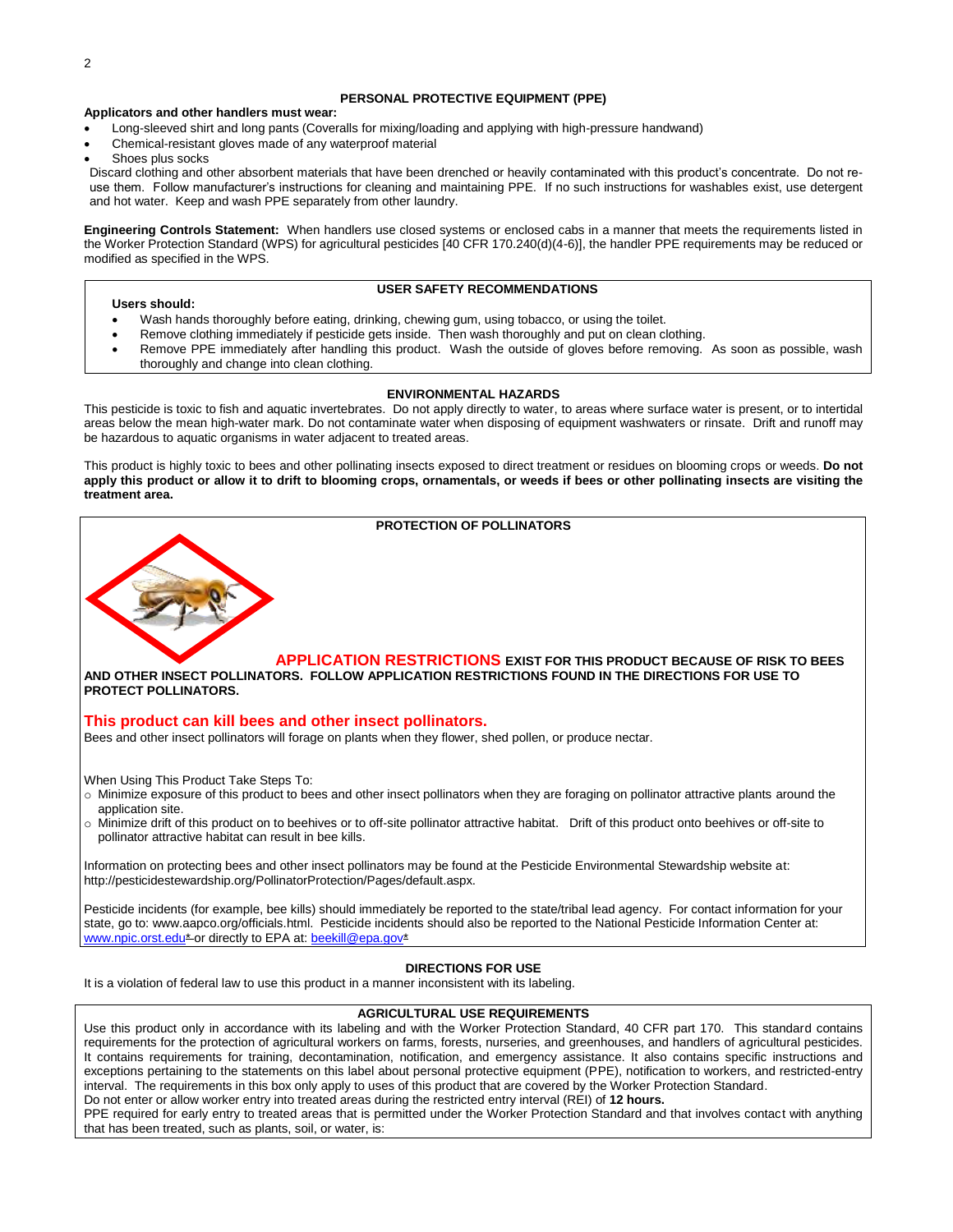3

- Coveralls
- Chemical-resistant gloves made of any waterproof material
- Shoes plus socks

#### **Additional Requirements for Early Entry into Greenhouse and Treated Indoor Areas**

Do not enter a treated greenhouse or a treated indoor area without protective equipment for 12 hours unless one of the following items is completed:

- 10 air exchanges
- 2 hours of system ventilation
- 4 hours of ventilation using vents, windows or other passive ventilation

#### **Non-Agricultural Use Requirements**

The requirements in this box apply to uses of this product that are NOT within the scope of the Worker Protection Standard for Agricultural Pesticides (40 CFR Part 170). The WPS applies when this product is used to produce agricultural plants on farms, forests, nurseries, or greenhouses.

Keep all unprotected persons out of operating areas or vicinity where there may be drift. Do not enter treated areas without protective equipment until sprays have dried.

#### **USE RESTRICTIONS:**

#### **Use Pattern**

 Apply this product only on ornamentals, Christmas tree plantations, and non-bearing tree fruits and nuts to control mites and whiteflies as described in the mixing and application below. Apply only for the sites, pests, and application methods described on this label.

# **Prohibited Methods of Application**

**Chemigation:** Do not apply this product through any type of irrigation system.

## **Protection of Workers or Other Persons**

- Do not apply this product in a way that will contact workers or other persons, either directly or through drift. Only protected handlers may be in the area during application.
- Only commercial applicators may apply product to residential areas.

#### **State or Tribe Requirements**

For any requirements specific to your state or tribe, consult the agency responsible for pesticide regulation.

#### **Notice of Conditions of Sale**

Follow all applicable directions, restrictions, precautions and Notice of Conditions of Sale and Warranty and Liability Limitations.

#### **Label in User's Possession**

This labeling must be in the user's possession during application.

#### **Bee Restriction**

 Do not apply this product or allow it to drift to blooming crops, ornamentals, or weeds if bees or other pollinating insects are visiting the treatment area.

#### **Water Body Buffer**

 Do not apply within 100 feet of water bodies (including, but not limited to, lakes; reservoirs; rivers; permanent streams; marshes or natural ponds; estuaries; and commercial fish farm ponds).

#### **USE PRECAUTIONS:**

#### **Stressed Plants**

Do not spray plants under stress.

#### **Phytotoxicity**

- MAGUS MITICIDE has been used successfully on many ornamental plants species. Do not treat new species or varieties without first testing a few plants on a small scale.
- Not all Rose varieties have been tested. Phytotoxicity is likely to occur on some varieties of roses (Particularly long stem and cut varieties). Avoid direct spray of blooms and test on a small scale first to ensure crop safety. Applications made to roses are at grower risk.

#### **PRODUCT INFORMATION:**

**MAGUS MITICIDE** is a suspension concentrate formulation that acts by contact to provide rapid knockdown of mites and whiteflies. **MODE OF ACTION AND RESISTANCE**

**MAGUS MITICIDE** is a METI (mitochondrial electron transport inhibitor) classified as Group 21. To prevent or delay resistance development, only apply a single application of **MAGUS MITICIDE** per crop season. If additional chemical control is required, rotate to a product with a different mode of action grouping.

#### **Repackaging and Reformulation**

For end use only. The use of this product to manufacture or formulate other pesticide products is prohibited without manufacturer's written approval.

#### **RESISTANCE MANAGMENT**

#### **For Use as an Acaricide:**

For resistance management, MAGUS MITICIDE contains a Group 21 acaricide. Any insect/mite population may contain individuals naturally resistant to MAGUS MITICIDE and other Group 21 acaricides. The resistant individuals may dominate the insect/mite population if this group of acaricides are used repeatedly in the same fields. Appropriate resistance-management strategies should be followed

To delay acaricide resistance, take the following steps:

- Rotate the use of MAGUS MITICIDE or other Group 21 acaricides within a growing season, or among growing seasons, with different groups that control the same pests.
- Use tank mixtures with acaricides from a different group that are equally effective on the target pest when such use is permitted. Do not rely on the same mixture repeatedly for the same pest population. Consider any known cross-resistance issues (for the targeted pests) between the individual components of a mixture. In addition, consider the following recommendations provided by the Insecticide Resistance Action Committee (IRAC):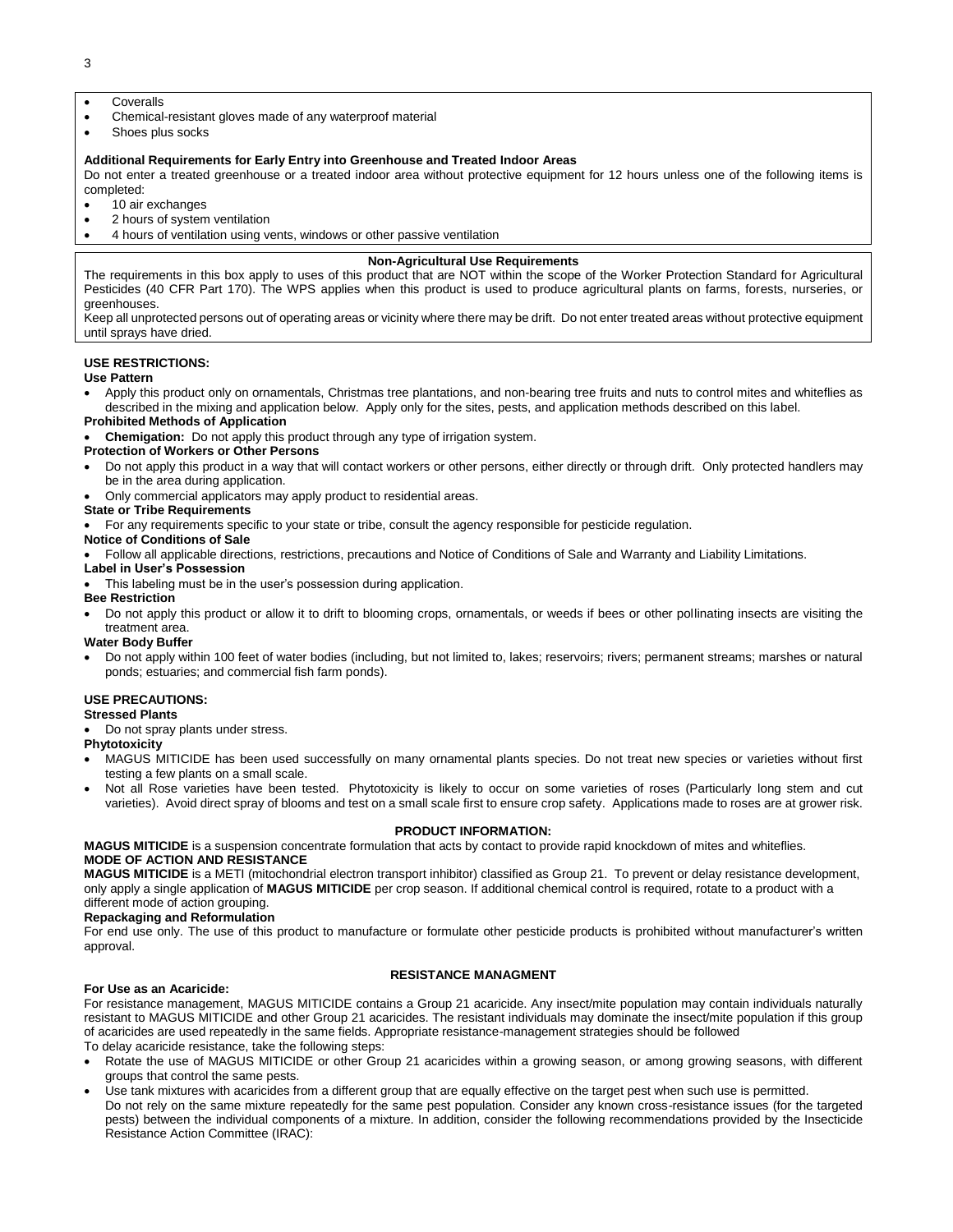- 4
- $\circ$  Individual insecticides selected for use in mixtures should be highly effective and be applied at the rates at which they are individually registered for use against the target species.
- o Mixtures with components having the same IRAC mode of action classification are not recommended for insect resistance management.
- o When using mixtures, consider any known cross-resistance issues between the individual components for the targeted pest(s).
- o Mixtures become less effective if resistance is already developing to one or both active ingredients, but they may still provide pest management benefits.
- o The insect resistance management benefits of an insecticide mixture are greatest if the two components have similar periods of residual insecticidal activity. Mixtures of insecticides with unequal periods of residual insecticide activity may offer an insect resistance management benefit only for the period where both insecticides are active.
- Adopt an integrated pest management program for acaricides use that includes scouting, uses historical information related to pesticide use, crop rotation, record keeping, and which considers cultural, biological and other chemical control practices.
- Monitor after application for unexpected target pest survival. If the level of survival suggests the presence of resistance, consult with your local university specialist or certified pest control advisor.
- Contact your local extension specialist or certified crop advisors for any additional pesticide resistance-management and/or IPM recommendations for the specific site and pest problems in your area.
- For further information or to report suspected resistance contact a Gowan Company representative.

#### **For Use as a Fungicide:**

For resistance management, MAGUS MITICIDE contains a Group 39 fungicide. Any fungal/bacterial population may contain individuals naturally resistant to MAGUS MITICIDE and other Group 39 fungicides. A gradual or total loss of pest control may occur over time if these fungicides are used repeatedly in the same fields. Appropriate resistance-management strategies should be followed.

To delay fungicide/bactericide resistance, take one or more of the following steps:

- Rotate the use of MAGUS MITICIDE or other Group 39 fungicides within a growing season sequence with different groups that control the same pathogens.
- Use tank mixtures with fungicide/bactericides from a different group that are equally effective on the target pest when such use is permitted. Use at least the minimum application rate as labeled by the manufacturer.
- Adopt an integrated disease management program for fungicide/bactericide use that includes scouting, uses historical information related to pesticide use, and crop rotation, and which considers host plant resistance, impact of environmental conditions on disease development, disease thresholds, as well as cultural, biological and other chemical control practices.
- Where possible, make use of predictive disease models to effectively time fungicide/bactericide applications. Note that using predictive models alone is not sufficient to manage resistance.
- Monitor treated fungal/bacterial populations for resistance development.
- Contact your local extension specialist or certified crop advisor for any additional pesticide resistance-management and/or IPM recommendations for specific crops and pathogens.
- For further information or to report suspected resistance contact a Gowan Company representative. You can also contact your pesticide distributor or university extension specialist to report resistance.

#### **SPRAY DRIFT ADVISORIES**

The applicator is responsible for avoiding off-site spray drift. Be aware of nearby non-target sites and environmental conditions. **IMPORTANCE OF DROPLET SIZE** 

An effective way to reduce spray drift is to apply large droplets. Use the largest droplets that provide target pest control. While applying larger droplets will reduce spray drift, the potential for drift will be greater if applications are made improperly or under unfavorable environmental conditions.

#### **Controlling Droplet Size – Ground Boom**

• Volume - Increasing the spray volume so that larger droplets are produced will reduce spray drift. Use the highest practical spray volume for the application. If a greater spray volume is needed, consider using a nozzle with a higher flow rate.

• Pressure - Use the lowest spray pressure recommended for the nozzle to produce the target spray volume and droplet size.

• Spray Nozzle - Use a spray nozzle that is designed for the intended application. Consider using nozzles designed to reduce drift. **Controlling Droplet Size – Aircraft** 

• Adjust Nozzles – Follow nozzle manufacturers' recommendations for setting up nozzles. Generally, to reduce fine droplets, nozzles should be oriented parallel with the airflow in flight.

#### **BOOM HEIGHT – Ground Boom**

For ground equipment, the boom should remain level with the crop and have minimal bounce.

#### **RELEASE HEIGHT – Aircraft**

Higher release heights increase the potential for spray drift.

#### **SHIELDED SPRAYERS**

Shielding the boom or individual nozzles can reduce spray drift. Consider using shielded sprayers. Verify that the shields are not interfering with the uniform deposition of the spray on the target area.

#### **TEMPERATURE AND HUMIDITY**

When making applications in hot and dry conditions, use larger droplets to reduce effects of evaporation.

#### **TEMPERATURE INVERSIONS**

Drift potential is high during a temperature inversion. Temperature inversions are characterized by increasing temperature with altitude and are common on nights with limited cloud cover and light to no wind. The presence of an inversion can be indicated by ground fog or by the movement of smoke from a ground source or an aircraft smoke generator. Smoke that layers and moves laterally in a concentrated cloud (under low wind conditions) indicates an inversion, while smoke that moves upward and rapidly dissipates indicates good vertical air mixing. Avoid applications during temperature inversions.

#### **WIND**

Drift potential generally increases with wind speed. AVOID APPLICATIONS DURING GUSTY WIND CONDITIONS.

Applicators need to be familiar with local wind patterns and terrain that could affect spray drift.

#### **Boom-less Ground Applications:**

• Setting nozzles at the lowest effective height will help to reduce the potential for spray drift.

**Handheld Technology Applications:**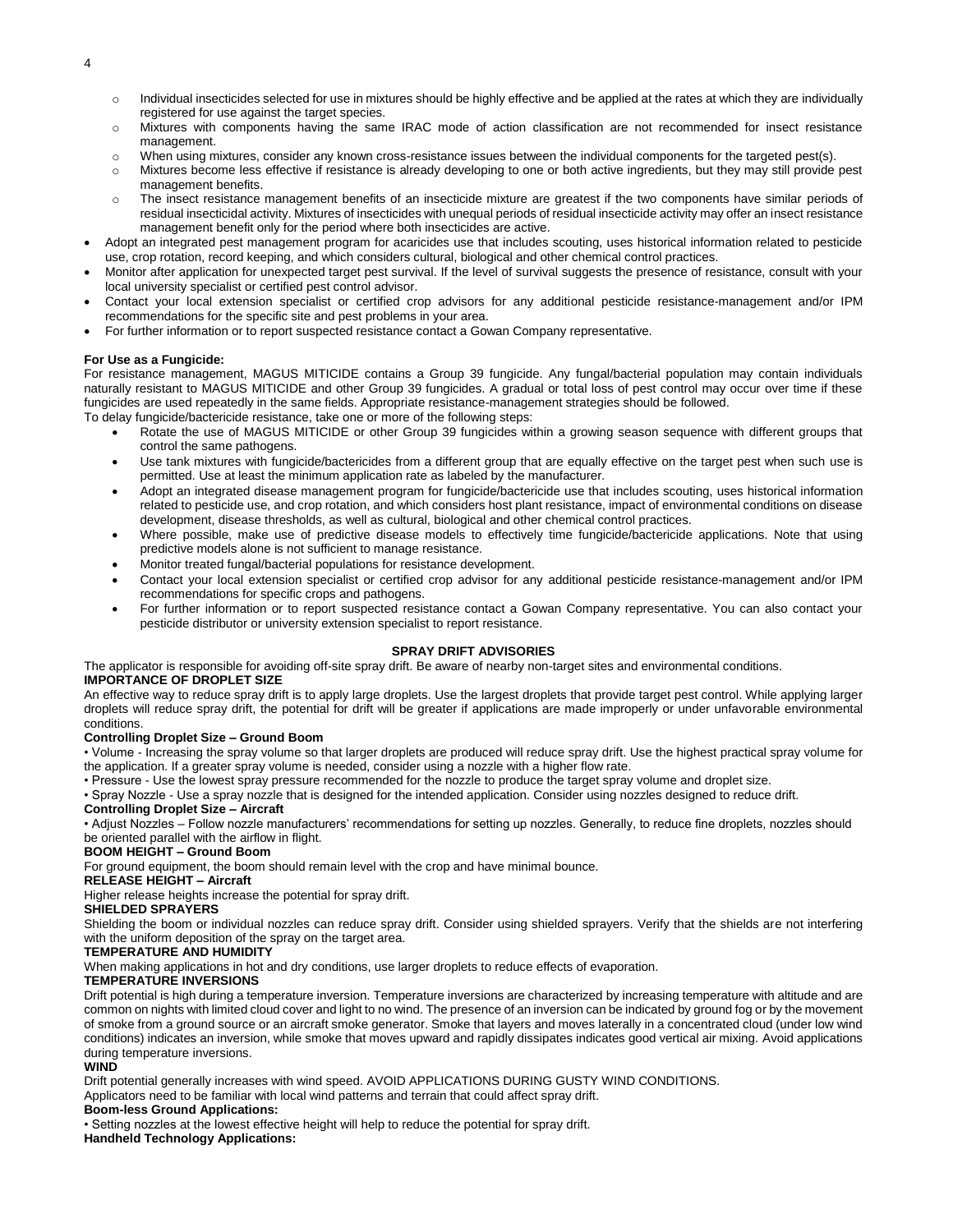• Take precautions to minimize spray drift.

#### **MIXING DIRECTIONS**

### **Dilution Rate**

Dilute **MAGUS MITICIDE** in sufficient water to ensure application thoroughly covers foliage. Maintain agitation during mixing. **Additives**

In general, no additives are necessary for effective use of **MAGUS MITICIDE**.

However, in situations where local conditions such as hard water are a problem, use adjuvants or wetting agents to achieve thorough spray coverage.

#### **GENERAL TANK MIXING INFORMATION**

#### **Phytotoxicity**

The phytotoxic potential of **MAGUS MITICIDE** has been assessed on a wide variety of common ornamental plants with no phytotoxicity observed. However, all plant species and their varieties and cultivars have not been tested with possible tank mix combinations, sequential pesticide treatments, and adjuvants and surfactants. Local conditions can also influence crop tolerance and may not match those under which testing has been conducted. Therefore, before using MAGUS MITICIDE, test the product on a sample of the crop to be treated to ensure that a phytotoxic response will not occur as a result of applications.

#### **Compatibility Test for Mix Components**

Before mixing components, always perform a compatibility jar test. For 20 gallons per acre spray volume, use 3.3 cups (800 ml) of water. For other spray volumes, adjust rates accordingly. Only use water from the intended source at the source temperature.

Add components in the sequence indicated in the **Mixing Order** (see below) using 2 teaspoons for each pound or 1 teaspoon for each 16ozs of labeled rate per acre.

Always cap the jar and invert 10 cycles between component additions.

When the components have all been added to the jar, let the solution stand for 15 minutes. Evaluate the solution for uniformity and stability. The spray solution should not have free oil on the surface, nor fine particles that precipitate to the bottom, nor thick (clabbered) texture. If the spray solution is not compatible, repeat the compatibility test with the addition of a suitable compatibility agent. If the solution is then compatible, use the compatibility agent as directed on its label. If the solution is still incompatible, do not mix the ingredients in the same tank.

#### **Mixing Order**

- 1) **Water:** Begin by agitating a thoroughly clean sprayer tank half full of clean water.
- 2) **Water-dispersible products**: (dry flowables, wettable powders, suspension concentrates, or suspo-emulsions)
- 3) **Emulsifiable concentrates**
- 4) **Water-soluble Products**
- 5) **Water-soluble additives**
- 6) **Remaining quantity water**
- Maintain constant agitation during application.

It is the pesticide user's responsibility to ensure that all products are registered for the intended use. Read and follow the applicable restrictions and limitations and directions for use on all product labels involved in tank mixing. Users must follow the most restrictive directions for use and precautionary statements of each product in the tank mixture.

#### **APPLICATION DIRECTIONS**

#### **Application Equipment**

Application can be made with the following types of low or high volume spray equipment: machine ground spray application (open cab groundboom), ground spray application (open cab airblast sprayer), high pressure hand wand sprayer, backpack sprayer and aerial.

## **Constant Agitation Before and During Application**

Shake well before using and frequently while applying. If agitation is stopped for an extended period of time, the spray solution must be thoroughly re-mixed prior to further use.

#### **Importance of Coverage**

Thorough coverage is required for optimum control.

#### **Application Rates**

Apply MAGUS MITICIDE at rates in Table 1. Do not apply during conditions when product will drift to all other crops and non-target areas.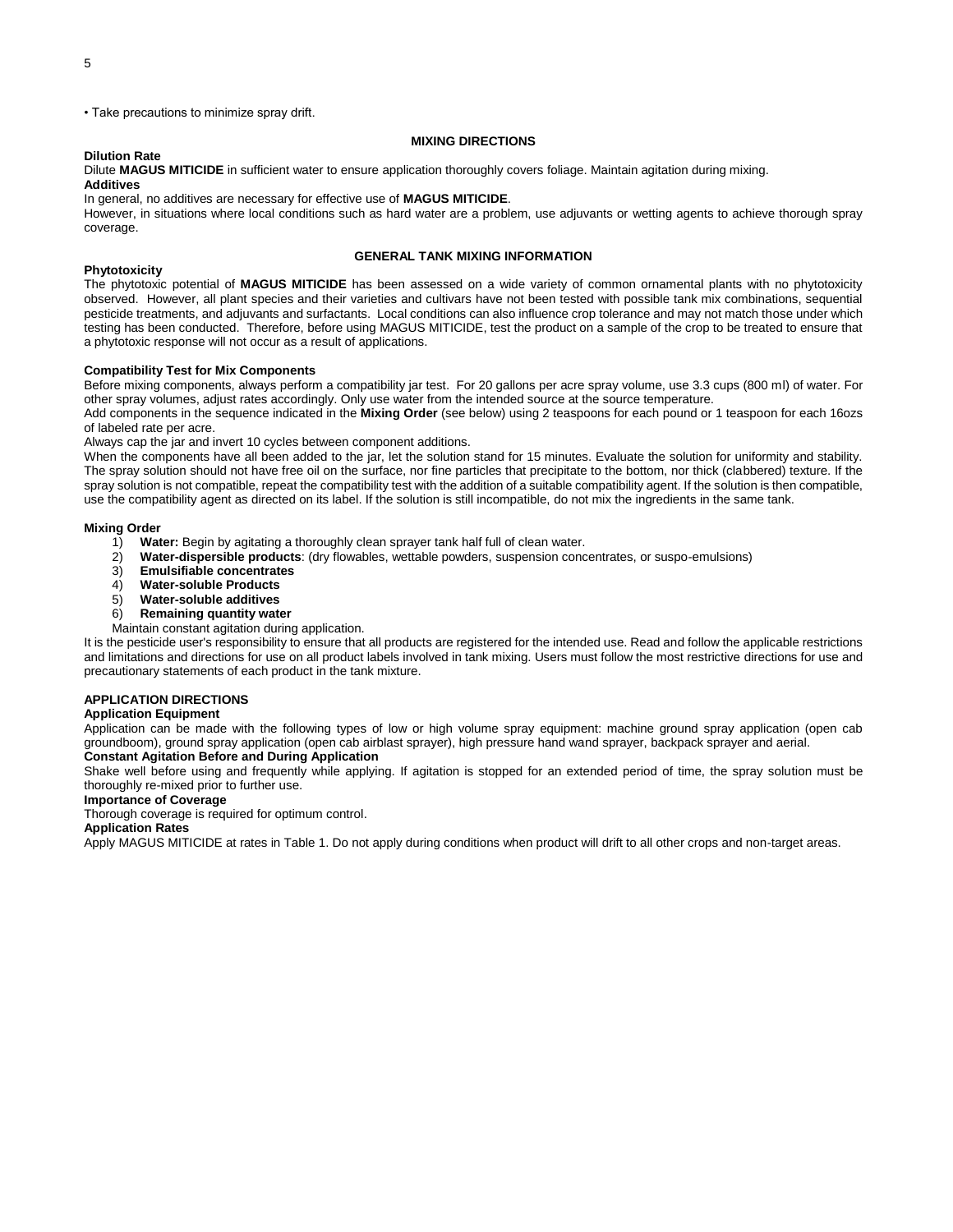|                                                                                                                                                                                                                                                                                                                              |                                      | Table 1. Application Rates Per Cropping and Year for Sites and Pests Controlled by MAGUS MITICIDE                                                                                                                                                                                                                                                                                                                                                 |
|------------------------------------------------------------------------------------------------------------------------------------------------------------------------------------------------------------------------------------------------------------------------------------------------------------------------------|--------------------------------------|---------------------------------------------------------------------------------------------------------------------------------------------------------------------------------------------------------------------------------------------------------------------------------------------------------------------------------------------------------------------------------------------------------------------------------------------------|
| <b>SITES</b>                                                                                                                                                                                                                                                                                                                 | <b>PESTS</b>                         | <b>APPLICATION RATES</b>                                                                                                                                                                                                                                                                                                                                                                                                                          |
| <b>Ornamental plants</b><br>(greenhouse, shade houses)                                                                                                                                                                                                                                                                       | MITES, WHITEFLIES,<br>POWDERY MILDEW | <b>Mites</b> = $12 - 36$ fl oz per 100 gallons of water<br>12 - 36 fl oz /acre per cropping<br>(0.28 - 0.83 fl oz/1000 sq ft/per cropping)<br>(0.16 - 0.48 lb ai/acre per cropping)<br>Whiteflies = $18 - 36$ fl oz per 100 gallons of water<br>18 - 36 fl oz/ acre per cropping<br>$(0.41 - 0.83$ fl oz/1000 sq ft/per cropping)<br>(0.24 - 0.48 lb ai/acre per cropping)                                                                        |
|                                                                                                                                                                                                                                                                                                                              | <b>Restrictions:</b>                 | • Do not make more than two applications per cropping.<br>Do not exceed 36 fl ozs (0.48 lb ai) per acre per year for outdoor applications<br>• Do not exceed 48 fl ozs (0.64 lb ai) per acre per year for indoor applications                                                                                                                                                                                                                     |
| <b>Christmas Tree Plantations and</b><br><b>Ornamental plants</b><br>(field grown, outdoor)                                                                                                                                                                                                                                  | MITES, WHITEFLIES,<br>POWDERY MILDEW | Mites = $12 - 36$ fl oz per 100 gallons of water<br>12 - 36 fl oz /acre per cropping<br>$(0.28 - 0.83$ fl oz/1000 sq ft/per cropping)<br>(0.16 - 0.48 lb ai/acre per cropping)<br>Whiteflies = $18 - 36$ fl oz per 100 gallons of water<br>18 - 36 fl oz/ acre per cropping<br>(0.41 - 0.83 fl oz/1000 sq ft/per cropping)<br>$(0.24 - 0.48$ lb ai/acre per cropping)<br>Ground: Apply in at least 50 gallons of water per acre. Use higher rates |
|                                                                                                                                                                                                                                                                                                                              | <b>Restrictions:</b>                 | for heavier mite pressure.<br>Air Application: Apply the labeled rate of MAGUS MITICIDE by air in<br>a minimum of 10 GPA. Applications made by air to dense foliage may<br>not provide adequate coverage of lower leaf surfaces for sufficient<br>control. Use of higher labeled rates may be necessary.                                                                                                                                          |
|                                                                                                                                                                                                                                                                                                                              |                                      | • Do not make more than two applications per cropping.<br>• Do not exceed 36 fl ozs (0.48 lb ai) per acre per year for outdoor applications                                                                                                                                                                                                                                                                                                       |
| Non-bearing tree fruits and Nuts (field<br>grown and nursery) Non-bearing crops are<br>perennial crops that will not produce a<br>harvestable raw agricultural commodity<br>during the season of application                                                                                                                 | MITES, WHITEFLIES,<br>POWDERY MILDEW | <b>Mites</b> = $12 - 36$ fl oz per 100 gallons of water<br>12 - 36 fl oz /acre per cropping<br>$(0.28 - 0.83$ fl oz/1000 sq ft/per cropping)<br>(0.16 - 0.48 lb ai/acre per cropping)<br>Whiteflies = $18 - 36$ fl oz per 100 gallons of water<br>18 - 36 fl oz/ acre per cropping<br>$(0.41 - 0.83$ fl oz/1000 sq ft/per cropping)<br>(0.24 - 0.48 lb ai/acre per cropping)                                                                      |
|                                                                                                                                                                                                                                                                                                                              | <b>Restrictions:</b>                 | • Do not make more than two applications per cropping.<br>Do not exceed 36 fl ozs (0.48 lb ai) per acre per year for outdoor applications<br>• Do not exceed 48 fl ozs (0.64 lb ai) per acre per year for indoor applications                                                                                                                                                                                                                     |
| <b>Established Ornamental Landscape</b><br><b>Plantings, Including those in:</b><br>interiorscapes, residences, public areas,<br>commercial areas, institutional areas,<br>industrial areas, rights of way and other<br>easements, and recreational sites such as<br>campgrounds, golf courses, parks and<br>athletic fields | MITES, WHITEFLIES,<br>POWDERY MILDEW | <b>Mites</b> = $12 - 36$ fl oz per 100 gallons of water<br>12 - 36 fl oz /acre per cropping<br>$(0.28 - 0.83$ fl oz/1000 sq ft/per cropping)<br>(0.16 - 0.48 lb ai/acre per cropping)<br><b>Whiteflies</b> = $18 - 36$ fl oz per 100 gallons of water<br>18 - 36 fl oz/ acre per cropping<br>$(0.41 - 0.83$ fl oz/1000 sq ft/per cropping)<br>$(0.24 - 0.48$ lb ai/acre per cropping)                                                             |
|                                                                                                                                                                                                                                                                                                                              | <b>Restrictions:</b><br>$\bullet$    | Do not make more than two applications per cropping.<br>Do not exceed 36 fl ozs (0.48 lb ai) per acre per year for outdoor applications<br>• Do not exceed 48 fl ozs (0.64 lb ai) per acre per year for indoor applications                                                                                                                                                                                                                       |